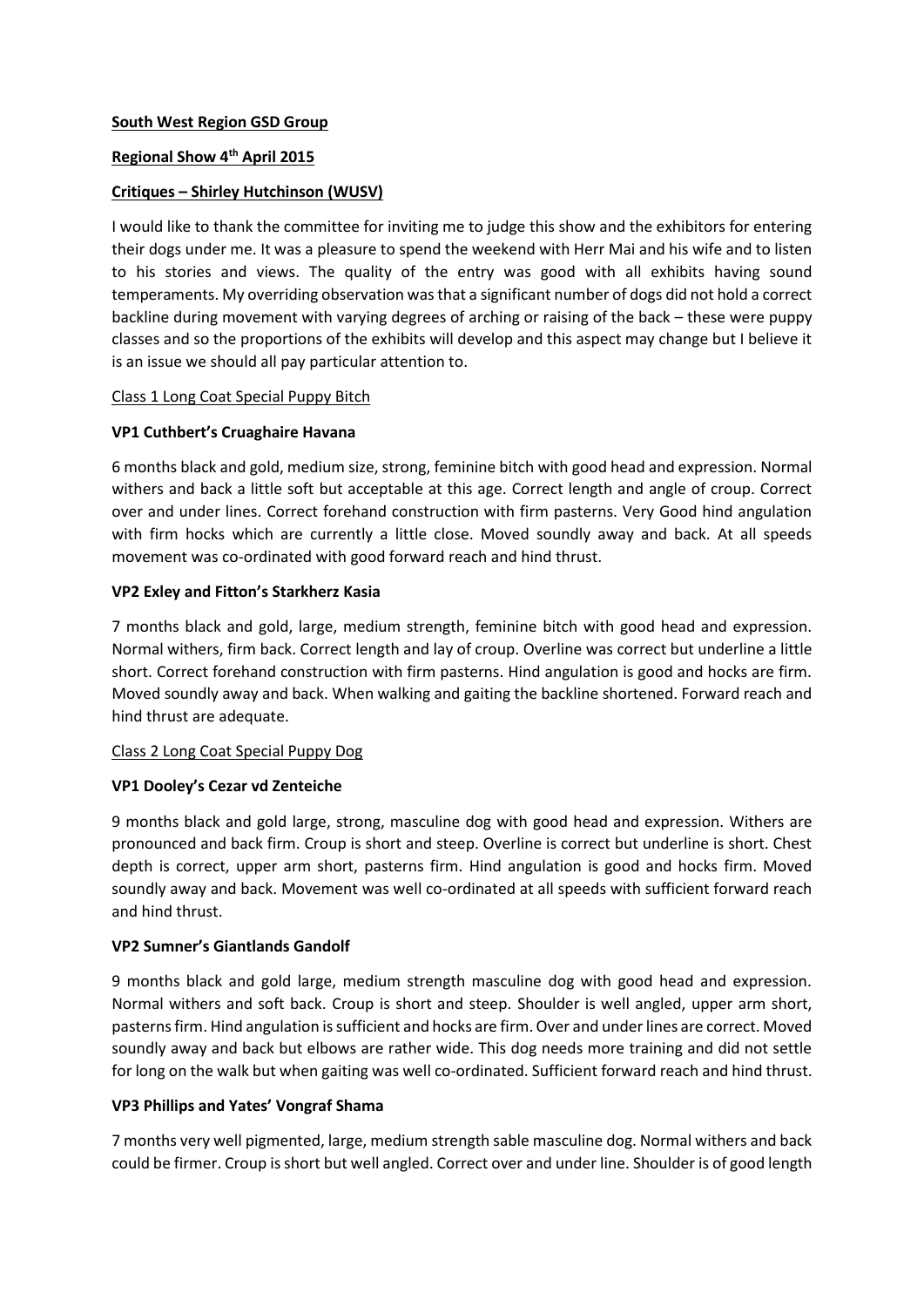and well angled but upper arm is short and steep. Pasterns are firm. Hind angulation is sufficient and hocks are firm. Moved soundly away and back. Elbows are a little wide. Movement was well coordinated but he was dropping on the forehand. Forward reach was sufficient but should have more hind thrust.

## Class Three Minor Puppy Bitch

## **VP1 Apps and Tucker's Felsental Estelle**

8 months, well pigmented, black and gold, medium size, medium strength feminine bitch with good head and expression. Pronounced withers and firm back. Good length and lay of croup. Good over and under lines. Good forehand construction with firm pasterns. Very good hind angulation, hocks could be firmer. Correct moving away and back. Well co-ordinated movement with good forward reach and hind thrust. Lively temperament and good presentation.

### **VP2 Cullen's Veneze Roma**

6 months, very well pigmented black and gold, medium size, medium strength feminine bitch with good head and expression. Normal withers and firm back. Croup is short but well angled. Correct over and underlines. Correct forehand construction with firm pasterns. Good hind angulation and hocks sufficiently firm. Tail set a little high. Moved soundly away and back. Well co-ordinated movement with excellent forward reach and good hind thrust. Another lively female.

### **VP3 Howell's Xantippe Nora**

8 months, large, medium strength, feminine, sable female with good head and expression. Pronounced withers and back could be firmer. Croup is of good length and angle. Over and under lines are correct. Correct forehand construction with firm pasterns. Good hind angulation and firm hocks. Moves soundly away and back. Well co-ordinated movement at all paces with good forward reach and hind thrust.

# **VP4 Payne's Videx Chianti**

6 ½ months, richly pigmented, very glamorous, medium size, medium strength feminine bitch with good head and expression. Slightly overshot at the moment. Withers are pronounced and back firm. Croup is of good length and angle. Correct over and under lines. The shoulder is well angled, the upper arm is well angled but a little short. Pasterns are firm. Very good hind angulation and firm hocks. A slight hook in her tail which she needs to grow into! Moved soundly away and back but elbows a little wide. Well co-ordinated movement at all paces with sufficient forward reach and hind thrust.

#### **VP5 Pegg's Wallu vd Freiheit Westerholt**

6 ½ months black and gold, medium size, medium strength, feminine bitch. Head could do with a little more pronounced stop. Slightly overshot at the moment. Normal withers and firm back. Croup is short but of good angle. Correct over and under line. Well angled shoulder but upper arm is short and slightly steep. Firm pasterns. Tail set rather high. Moved correct away, elbows a little wide. Movement is generally well co-ordinated but on the gait she ambled from time to time. Good forward reach and hind thrust.

#### **VP6 Farley's Nikonis Emmy**

6 months, medium size, medium strength feminine sable bitch with good head and expression. Normal withers, firm back and very well muscled. Croup short but well angled. Correct over and under line. Correct forehand construction with firm pasterns. Good hind angulation but hocks could be a little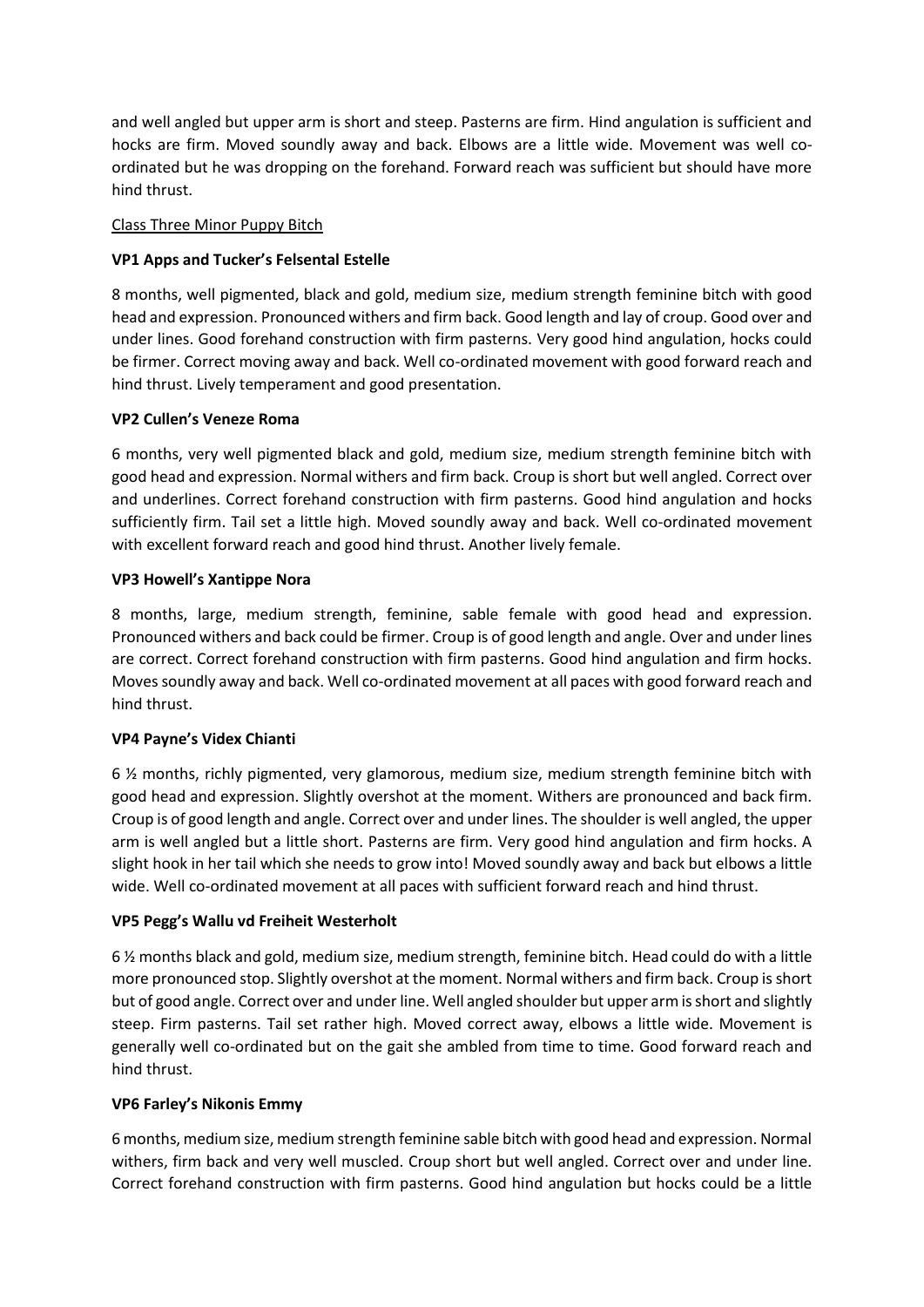firmer. Tail set a little high. Moved soundly away and back. Well co-ordinated movement at all paces, looked better in movement than in stance today.

### **VP7 Miller's Haus Muller Ava**

7 months, very well pigmented black and gold, medium size, somewhat light framed feminine bitch. Head could be stronger. Normal withers and firm back. Good length and lay of croup. Correct over and underline. Correct forehand construction and firm pasterns. Good hind angulation and firm hocks. Moved soundly away and back but elbows are a little wide. Ambled at most paces and her back line was raised. Good forward reach and sufficient hind thrust.

### **VP8 Gouck's Haus Muller Alva**

7 months, black and gold, medium size, somewhat light framed feminine bitch. Head could be stronger. Normal withers, firm back. Correct length and lay of croup. Correct over and under line. Shoulder well angled, upper arm steep but of good length. Pasterns are firm. Good hind angulation, hocks a little long. Tail carriage high at times. Elbows a little wide. Well co-ordinated movement but dropped on forehand. Sufficient forward reach and hind thrust.

### Class 4 Minor Puppy Dog

### **VP1 Payne's Videx Shiraz**

6 ½ months, very well pigmented, glamorous, medium size, medium strength, masculine black and gold dog with good head, eyes could be darker. Normal withers and firm back. Correct length and lay of croup. Correct over and under line. Correct forehand construction with firm pasterns. Good hind angulation and firm hocks. Moved soundly away and back. Well co-ordinated and harmonious movement with good forward reach and hind thrust.

# **VP2 Apps and Tucker's Felsental Escort**

8 months, large, strong, masculine black and gold dog. Pronounced withers in stance but flattening somewhat during movement. Croup short but well angled. Correct over and under line. Correct forehand construction with firm pasterns. Good hind angulation and firm hocks. Moved soundly away and back. Well co-ordinated movement at all paces with good forward reach and hind thrust.

#### **VP3 Reynold's Reyanheath Warrwick**

7 months, medium size, medium strength masculine sable make with very good coat and good head and expression. Normal withers and firm back. Slightly short croup but well angled – spoilt somewhat by untidy coat over the croup. Correct over and under line. Correct forehand construction. Well co-ordinated movement – forward reach needs to be freer, hind thrust sufficient.

#### **VP4 Quinn's Haus Muller Armstrong**

7 months, medium size, medium strength, masculine black and gold dog. Normal withers nd firm back. Croup short but well angled. Correct over and under line. Correct forehand construction and firm pasterns. Moved soundly away and back, elbows a little wide. Movement was hard to assess due to excessive pulling, forward reach and hind thrust sufficient.

#### **VP5 Moore's Reyanheath Wilbo**

7 months, large, medium strength, medium size sable male with good head and expression. Normal withers and firm back. Croup of good length but a little steep. Correct over and under line. Shoulder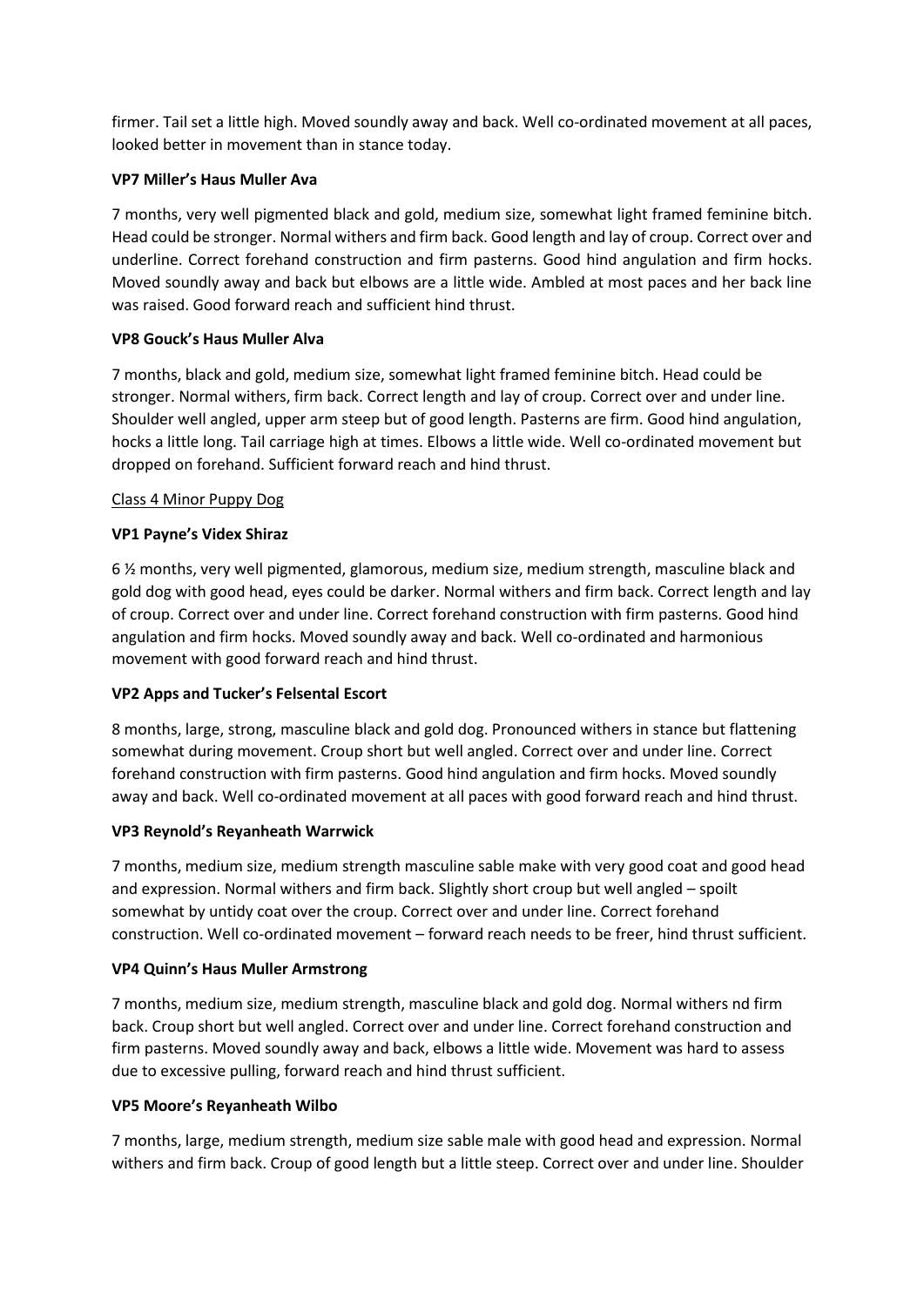is well angled, upper arm is a little steep. Pasterns are firm. Good hind angulation and firm hocks. Moved soundly away and back, elbows a little wide. Well co-ordinated movement with sufficient hind thrust but forward reach could be freer.

## Class 5 Puppy Bitch

## **VP1 Cullen's Bea v Grafenbrunn**

11 months medium size, medium strength, feminine black and gold bitch with good head and expression. Normal withers and firm back. Croup is short but well angled. Correct over and under line. Shoulder is well angled, upper arm is steep but of good length. Pasterns are a little weak. Hind angulation is good and hocks are firm. Moved soundly away and back, elbows a little loose. Well coordinated movement, retaining wither height throughout. Good forward reach and hind thrust.

### **VP2 Horrock's Jamniska China**

11 ½ months, medium size, medium strength, feminine black and gold bitch with good head and expression. I would like a little more substance throughout. Normal withers and firm back. Correct length and lay of croup, Correct over and under line. Correct forehand construction and firm pasterns. Good hind angulation and firm hocks. Moved soundly away and back. Well co-ordinated, powerful gaiting but raised her back a little intermittently. Good forward reach and hind thrust.

### **VP3 Wilson's Clynalwin's Lillie**

11 months, medium size, medium strength, feminine black and gold bitch with good head and expression. Pronounced wither and firm back. Correct length and lay of croup. Well angled shoulder, upper arm is well angled but slightly short. Pasterns are firm. Moved soundly away and back. Well co-ordinated movement with excellent forward reach and good hind thrust.

#### **VP4 Bevan's Bruckeberem Equinox**

11 months, medium size, medium strength, feminine black and gold bitch with good head and expression. Normal withers in somewhat soft condition. Correct length and lay of croup. Correct over and under line. Correct forehand construction and firm pasterns. Good hind angulation and firm hocks. Moved soundly away and back. Well co-ordinated movement with sufficient forward reach and good hind thrust. Pulled too much when walking and dropped on the forehand as a consequence – better when gaiting.

# **VP5 Yate's Welle Lano of Lornastone**

9 months, medium size, strong, glamorous, feminine bitch with good head and expression. Normal withers. Correct length and lay of croup. Correct over and under line, Chest a little deep. Well angled shoulder with slightly short but well angled upper arm. Pasterns are firm. Good hind angulation and hocks are sufficiently firm. Moved soundly away and back. Well co-ordinated gait with good forward reach and hind thrust.

#### **VP6 Caton's Puna v Nordteich**

9 ½ months medium size, medium strength, very well pigmented, black and gold, feminine bitch with good head and expression. Pronounced withers and firm back. Croup is short but well angled. Overline is good, brisket is rather deep as is the underchest. Correct forehand construction and firm pasterns. Good hind angulation and firm hocks. Moved soundly away and back. Well co-ordinated movement at all paces with good forward reach and hind thrust.